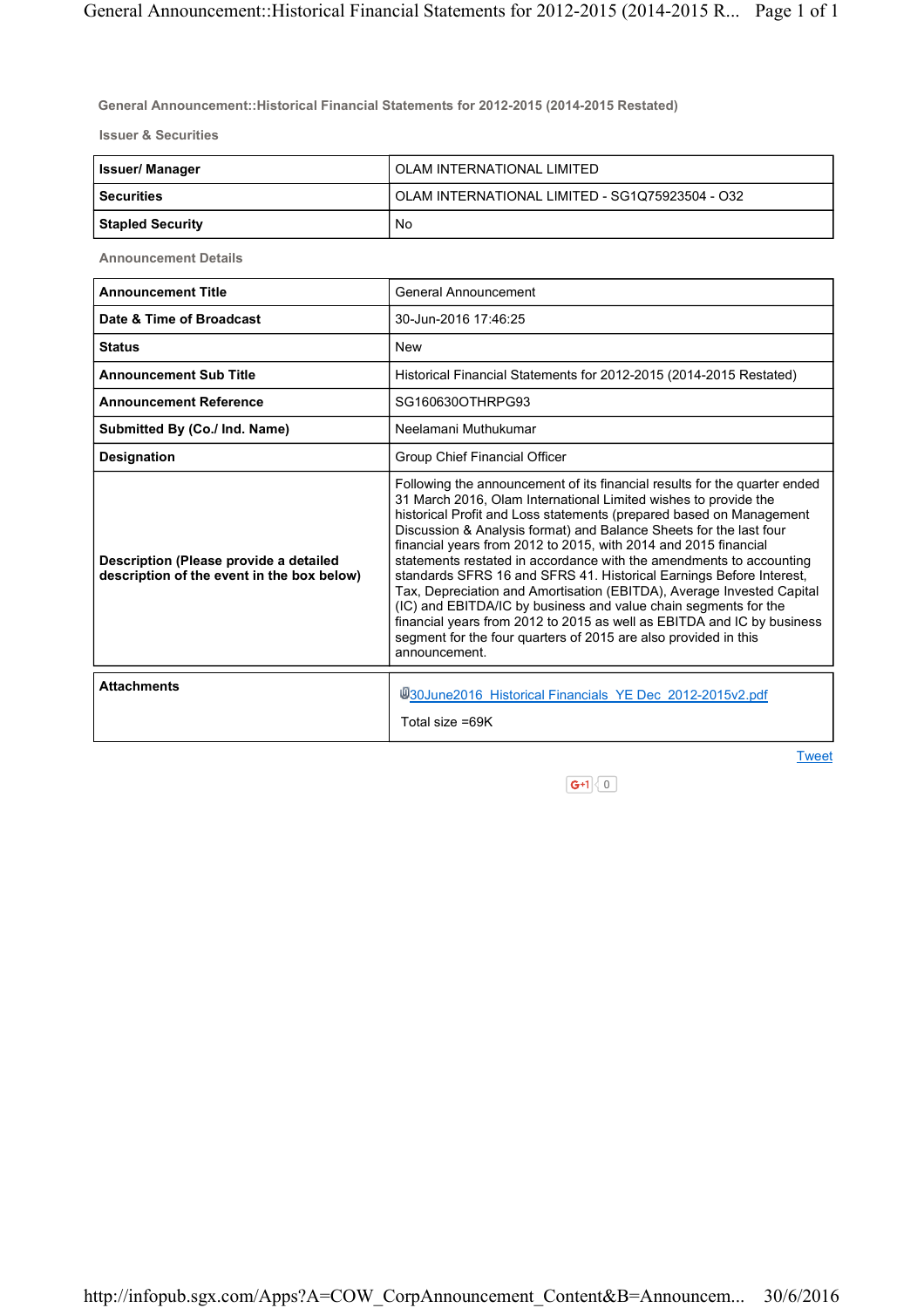## **Olam International LimitedHistorical Numbers - Product Segment**

| Historical Numbers - Product Segment                 |                 |                 |                 |                 |                 |                 |          | '000 MT / S\$ m |
|------------------------------------------------------|-----------------|-----------------|-----------------|-----------------|-----------------|-----------------|----------|-----------------|
|                                                      | <b>Restated</b> | <b>Restated</b> | <b>Restated</b> | <b>Restated</b> | <b>Restated</b> | <b>Restated</b> |          |                 |
| <b>Edible Nuts, Spices and Vegetable Ingredients</b> | Q1 2015         | Q2 2015         | Q3 2015         | Q4 2015         | 2015            | 2014            | 2013     | 2012            |
| Volume (MT)                                          | 234.7           | 519.6           | 331.2           | 463.7           | 1,549.2         | 1,527.2         | 1,657.7  | 1,650.3         |
| Revenue                                              | 875.7           | 1,090.0         | 1,140.9         | 1,120.6         | 4,227.2         | 3,692.3         | 3,465.0  | 2,764.8         |
| <b>EBITDA</b>                                        | 109.9           | 127.3           | 90.3            | 66.1            | 393.6           | 360.5           | 346.7    | 308.5           |
| <b>Fixed Capital</b>                                 | 1,754.4         | 1,820.2         | 1,820.2         | 2,048.0         | 2,048.0         | 1,776.5         | 1,759.6  | 1,657.4         |
| <b>Working Capital</b>                               | 1,687.1         | 1,634.1         | 1,804.5         | 1,415.0         | 1,415.0         | 1,587.1         | 1,850.4  | 1,391.8         |
| <b>Invested Capital</b>                              | 3,441.5         | 3,454.3         | 3,624.7         | 3,463.0         | 3,463.0         | 3,363.6         | 3,610.0  | 3,049.2         |
| EBITDA Avg IC                                        |                 |                 |                 |                 | 11.5%           | 10.3%           | 10.4%    | 11.0%           |
| <b>Confectionery and Beverage Ingredients</b>        | Q1 2015         | Q2 2015         | Q3 2015         | Q4 2015         | 2015            | 2014            | 2013     | 2012            |
| Volume (MT)                                          | 479.6           | 410.7           | 326.0           | 473.2           | 1,689.5         | 1,437.1         | 1,592.8  | 1,580.1         |
| Revenue                                              | 1,710.7         | 1,831.0         | 1,361.3         | 1,956.6         | 6,859.6         | 5,721.8         | 4,968.0  | 5,363.2         |
| <b>EBITDA</b>                                        | 83.4            | 59.8            | 42.2            | 98.5            | 284.0           | 275.6           | 268.5    | 322.6           |
| <b>Fixed Capital</b>                                 | 482.8           | 502.2           | 520.7           | 1,351.2         | 1,351.2         | 501.5           | 491.2    | 298.5           |
| <b>Working Capital</b>                               | 2,737.6         | 2,724.2         | 3,149.6         | 4,329.7         | 4,329.7         | 2,745.4         | 1,855.4  | 1,615.4         |
| <b>Invested Capital</b>                              | 3,220.4         | 3,226.4         | 3,670.3         | 5,680.9         | 5,680.9         | 3,246.9         | 2,346.6  | 1,913.9         |
| EBITDA Avg IC                                        |                 |                 |                 |                 | 6.4%            | 9.9%            | 12.6%    | 18.5%           |
|                                                      |                 |                 |                 |                 |                 |                 |          |                 |
| <b>Food Staples and Packaged Foods</b>               | Q1 2015         | Q2 2015         | Q3 2015         | Q4 2015         | 2015            | 2014            | 2013     | 2012            |
| Volume (MT)                                          | 1,657.8         | 1,599.9         | 2,223.7         | 2,423.5         | 7,904.9         | 9,356.4         | 10,450.7 | 8,920.4         |
| Revenue                                              | 1,139.0         | 1,156.6         | 1,352.1         | 1,743.5         | 5,391.2         | 7,187.3         | 7,406.1  | 6,311.8         |
| <b>EBITDA</b>                                        | 80.0            | 52.8            | 31.1            | 48.2            | 212.1           | 295.2           | 378.2    | 296.0           |
| <b>Fixed Capital</b>                                 | 2,305.7         | 2,341.0         | 2,446.9         | 2,315.6         | 2,315.6         | 2,366.4         | 2,524.6  | 2,020.3         |
| <b>Working Capital</b>                               | 830.7           | 786.8           | 897.9           | 915.0           | 915.0           | 708.7           | 1,088.2  | 1,670.9         |
| <b>Invested Capital</b>                              | 3,136.4         | 3,127.8         | 3,344.8         | 3,230.6         | 3,230.6         | 3,075.1         | 3,612.8  | 3,691.3         |
| EBITDA Avg IC                                        |                 |                 |                 |                 | 6.7%            | 8.8%            | 10.4%    | 9.4%            |
| <b>Industrial Raw Materials</b>                      | Q1 2015         | Q2 2015         | Q3 2015         | Q4 2015         | 2015            | 2014            | 2013     | 2012            |
| Volume (MT)                                          | 310.6           | 373.6           | 346.8           | 332.1           | 1,363.1         | 1,701.2         | 1,840.9  | 1,773.7         |
| Revenue                                              | 595.7           | 734.0           | 616.8           | 628.1           | 2,574.6         | 3,170.6         | 4,199.5  | 4,525.6         |
| <b>EBITDA</b>                                        | 58.5            | 55.0            | 16.1            | 55.4            | 185.1           | 215.6           | 218.6    | 143.5           |
| <b>Fixed Capital</b>                                 | 912.4           | 953.7           | 1,003.3         | 1,005.6         | 1,005.6         | 897.8           | 795.8    | 686.2           |
| <b>Working Capital</b>                               | 1,086.3         | 1,049.2         | 1,118.3         | 911.9           | 911.9           | 974.2           | 1,043.6  | 1,507.7         |
| <b>Invested Capital</b>                              | 1,998.7         | 2,002.9         | 2,121.6         | 1,917.5         | 1,917.5         | 1,872.0         | 1,839.4  | 2,193.9         |
| EBITDA Avg IC                                        |                 |                 |                 |                 | 9.8%            | 11.6%           | 10.8%    | 6.5%            |
|                                                      |                 |                 |                 |                 |                 |                 |          | $\mathbf{1}$    |
|                                                      |                 |                 |                 |                 |                 |                 |          |                 |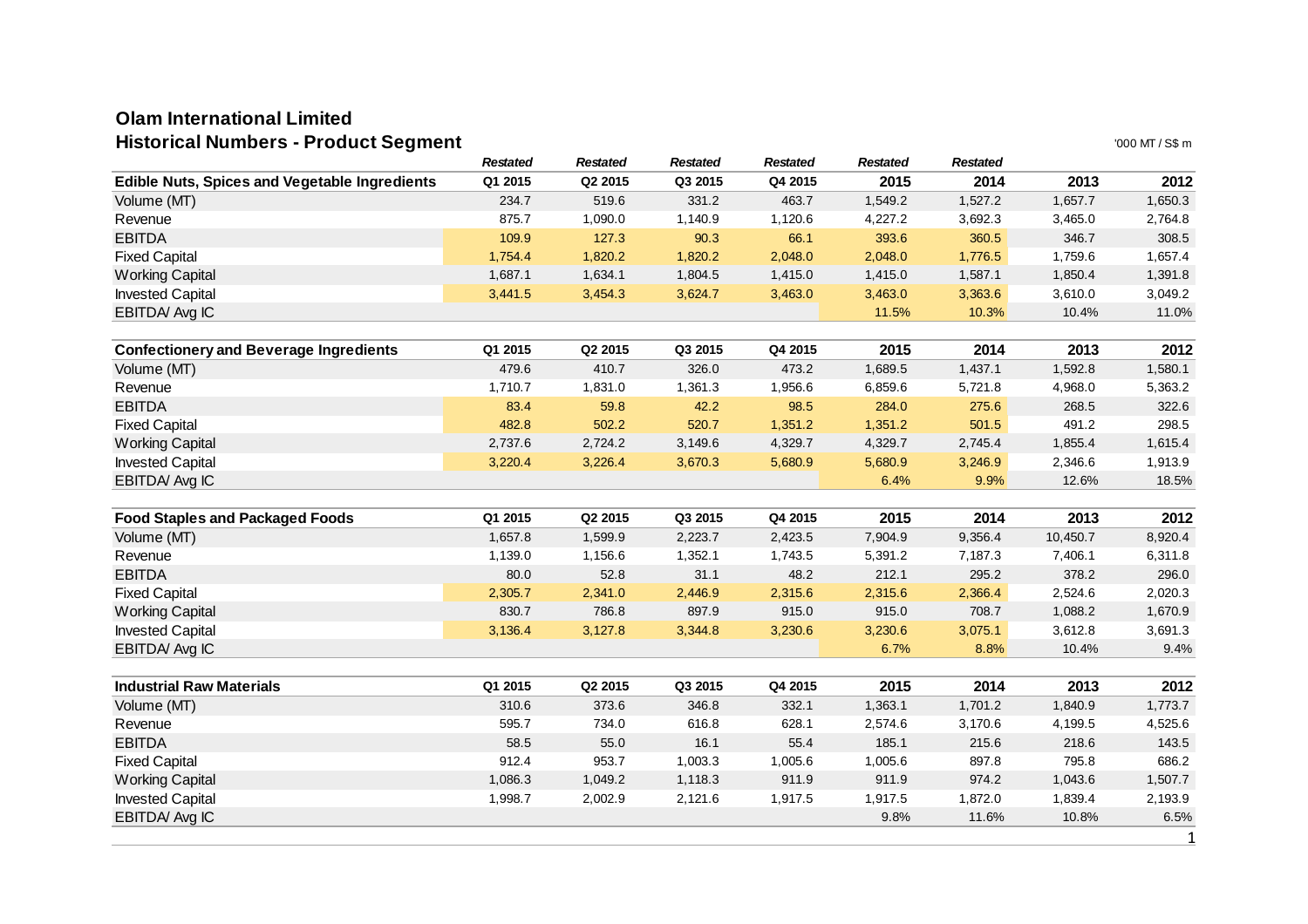| <b>Commodity Financial Services</b>                   | Q1 2015  | Q2 2015  | Q3 2015  | Q4 2015  | 2015     | 2014      | 2013      | 2012     |
|-------------------------------------------------------|----------|----------|----------|----------|----------|-----------|-----------|----------|
| Volume (MT)                                           |          |          |          |          |          |           |           |          |
| Revenue                                               | $\sim$   | $\sim$   | $\sim$   | $\sim$   | $\sim$   | (0.1)     | 1.4       | 1.4      |
| <b>EBITDA</b>                                         | 11.0     | (3.1)    | 11.2     | (8.5)    | 10.6     | (17.9)    | (12.1)    | (7.7)    |
| <b>Fixed Capital</b>                                  | 1.4      | 1.3      | 1.4      | 1.4      | 1.4      | 1.4       | 0.8       | 1.0      |
| <b>Working Capital</b>                                | 16.1     | 63.9     | 63.3     | 81.2     | 81.2     | 1.8       | 2.6       | 16.4     |
| <b>Invested Capital</b>                               | 17.5     | 65.2     | 64.7     | 82.6     | 82.6     | 3.2       | 3.4       | 17.4     |
| EBITDA Avg IC                                         |          |          |          |          | 24.7%    | $-546.1%$ | $-116.2%$ | $-32.5%$ |
|                                                       |          |          |          |          |          |           |           |          |
|                                                       |          |          |          |          |          |           |           |          |
| Consolidated (Excl. Fertiliser, Long term investment) | Q1 2015  | Q2 2015  | Q3 2015  | Q4 2015  | 2015     | 2014      | 2013      | 2012     |
| Volume (MT)                                           | 2,682.8  | 2,903.8  | 3,227.7  | 3,692.4  | 12,506.7 | 14,021.9  | 15,542.1  | 13,924.5 |
| Revenue                                               | 4,321.1  | 4,811.6  | 4,471.5  | 5,448.4  | 19,052.6 | 19,771.9  | 20,040.0  | 18,966.8 |
| <b>EBITDA</b>                                         | 342.9    | 291.8    | 190.9    | 259.7    | 1,085.2  | 1,129.0   | 1,199.9   | 1,062.9  |
| <b>Fixed Capital</b>                                  | 5,456.7  | 5,618.3  | 5,792.4  | 6,721.7  | 6,721.7  | 5,543.5   | 5,572.0   | 4,663.4  |
| <b>Working Capital</b>                                | 6,357.7  | 6,258.1  | 7,033.6  | 7,652.8  | 7,652.8  | 6,017.2   | 5,840.2   | 6,202.2  |
| <b>Invested Capital</b>                               | 11,814.4 | 11,876.4 | 12,826.0 | 14,374.5 | 14,374.5 | 11,560.7  | 11,412.2  | 10,865.6 |
| EBITDA Avg IC                                         |          |          |          |          | 8.4%     | 9.8%      | 10.8%     | 10.7%    |
|                                                       |          |          |          |          |          |           |           |          |
| <b>Fertiliser Fixed Capital</b>                       | 173.7    | 180.5    | 195.1    | 209.8    | 209.8    | 182.4     | 158.4     | 62.8     |
| Long term investment                                  | 333.9    | 270.8    | 291.0    | 269.2    | 269.2    | 334.4     |           |          |

#### **Legend:**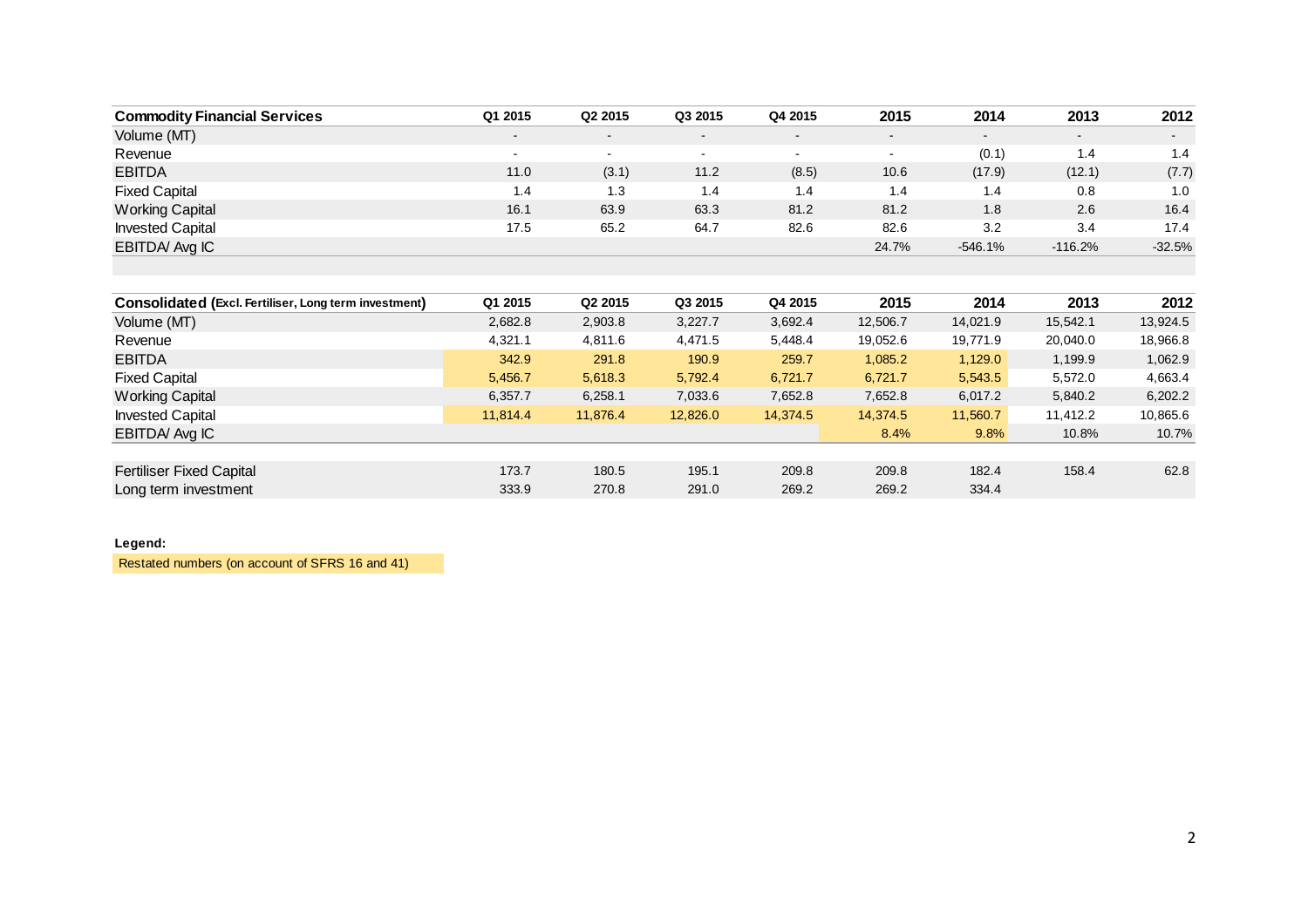## **Olam International Limited Historical Numbers - Value Chain Segment**

|                                                       | <b>Restated</b> | <b>Restated</b> |          | '000 MT / S\$ m |
|-------------------------------------------------------|-----------------|-----------------|----------|-----------------|
| <b>Upstream</b>                                       | 2015            | 2014            | 2013     | 2012            |
| Volume (MT)                                           | 433.2           | 415.7           | 386.3    | 346.6           |
| Revenue                                               | 1,167.2         | 1,033.7         | 821.9    | 505.0           |
| <b>EBITDA</b>                                         | 154.9           | 204.9           | 208.8    | 184.4           |
| <b>Fixed Capital</b>                                  | 2,715.7         | 2,526.5         | 2,384.9  | 2,025.8         |
| <b>Working Capital</b>                                | 358.9           | 304.0           | 322.6    | 340.9           |
| <b>Invested Capital</b>                               | 3,074.6         | 2,830.4         | 2,707.5  | 2,366.7         |
| EBITDA/ Avg IC                                        | 5.2%            | 6.6%            | 8.2%     | 8.7%            |
|                                                       |                 |                 |          |                 |
| <b>Supply Chain</b>                                   | 2015            | 2014            | 2013     | 2012            |
| Volume (MT)                                           | 9,370.2         | 11,558.6        | 13,405.5 | 12,231.0        |
| Revenue                                               | 13,080.4        | 14,959.6        | 15,920.2 | 16,132.5        |
| <b>EBITDA</b>                                         | 599.9           | 608.8           | 700.2    | 652.0           |
| <b>Fixed Capital</b>                                  | 621.6           | 539.7           | 685.3    | 675.3           |
| <b>Working Capital</b>                                | 4,230.3         | 4,396.7         | 4,156.8  | 4,584.8         |
| <b>Invested Capital</b>                               | 4,851.9         | 4,936.4         | 4,842.1  | 5,260.1         |
| EBITDA/ Avg IC                                        | 12.3%           | 12.5%           | 13.9%    | 12.4%           |
|                                                       |                 |                 |          |                 |
| <b>Mid/Downstream</b>                                 | 2015            | 2014            | 2013     | 2012            |
| Volume (MT)                                           | 2,703.3         | 2,047.6         | 1,750.3  | 1,346.9         |
| Revenue                                               | 4,805.0         | 3,778.6         | 3,297.9  | 2,329.3         |
| <b>EBITDA</b>                                         | 330.4           | 315.3           | 290.9    | 226.5           |
| <b>Fixed Capital</b>                                  | 3,384.4         | 2,477.3         | 2,501.8  | 1,962.3         |
| <b>Working Capital</b>                                | 3,063.6         | 1,316.6         | 1,360.8  | 1,276.5         |
| <b>Invested Capital</b>                               | 6,448.0         | 3,793.9         | 3,862.6  | 3,238.8         |
| EBITDA/ Avg IC                                        | 6.5%            | 8.2%            | 8.2%     | 9.0%            |
|                                                       |                 |                 |          |                 |
| Consolidated (Excl. Fertiliser, Long term investment) | 2015            | 2014            | 2013     | 2012            |
| Volume (MT)                                           | 12,506.7        | 14,021.9        | 15,542.1 | 13,924.5        |
| Revenue                                               | 19,052.6        | 19,771.9        | 20,040.0 | 18,966.8        |
| <b>EBITDA</b>                                         | 1,085.2         | 1,129.0         | 1,199.9  | 1,062.9         |
| <b>Fixed Capital</b>                                  | 6,721.7         | 5,543.5         | 5,572.0  | 4,663.4         |
| <b>Working Capital</b>                                | 7,652.8         | 6,017.2         | 5,840.2  | 6,202.2         |
| <b>Invested Capital</b>                               | 14,374.5        | 11,560.7        | 11,412.2 | 10,865.6        |
| EBITDA/ Avg IC                                        | 8.4%            | 9.8%            | 10.8%    | 10.7%           |
|                                                       |                 |                 |          |                 |
| <b>Fertiliser Fixed Capital</b>                       | 209.8           | 182.4           | 158.4    | 62.8            |
| Long term investment                                  | 269.2           | 334.4           |          |                 |

### **Legend:**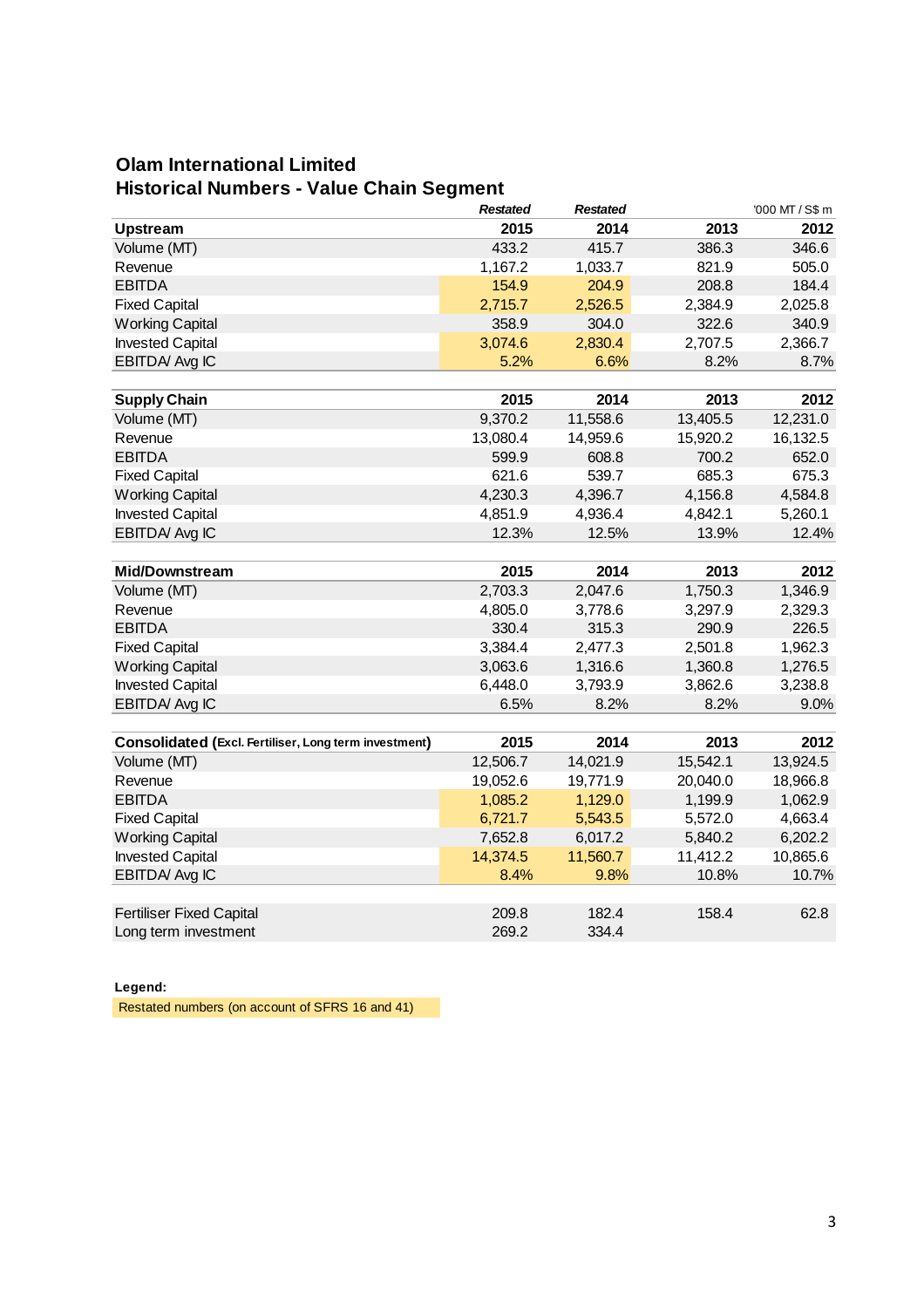# **Detailed Financial Analysis**

| <b>Detailed Financial Analysis</b><br>$'000$ MT / S\$ m |                  |                  |                 |            |             |  |
|---------------------------------------------------------|------------------|------------------|-----------------|------------|-------------|--|
|                                                         | 2015             |                  |                 |            |             |  |
|                                                         | <b>Restated</b>  |                  | 2014            | 2013       | 2012        |  |
|                                                         | 18M ended Dec'15 | 12M ended Dec'15 | <b>Restated</b> |            |             |  |
| <b>Volume ('000 MT)</b>                                 | 19,012.3         | 12,506.7         | 14,021.9        | 15,542.1   | 13,924.5    |  |
| <b>Revenue</b>                                          | 28,230.6         | 19,052.6         | 19,772.0        | 20,040.0   | 18,966.9    |  |
| Other Income*                                           | 66.2             | 45.7             | 59.2            | 49.4       | 30.3        |  |
| Cost of sales*                                          | (25, 026.5)      | (16, 974.2)      | (17, 641.5)     | (18,081.6) | (17, 173.0) |  |
| Overhead expenses*                                      | (1, 375.1)       | (961.2)          | (860.0)         | (774.6)    | (747.3)     |  |
| Other operating expenses*                               | (229.8)          | (31.0)           | (197.7)         | (101.8)    | (150.0)     |  |
| Net changes in fair value of biological assets*         | (57.5)           | (51.9)           | 2.9             | 48.3       | 96.2        |  |
| Share of results from jointly controlled entities and   |                  |                  |                 |            |             |  |
| associates                                              | 2.3              | 5.2              | (5.9)           | 20.2       | 39.8        |  |
| <b>EBITDA</b>                                           | 1,610.2          | 1,085.2          | 1,129.0         | 1,199.9    | 1,062.9     |  |
| EBITDA %                                                | 5.7%             | 5.7%             | 5.7%            | 6.0%       | 5.6%        |  |
| Depreciation & Amortisation                             | (387.1)          | (266.6)          | (225.4)         | (226.0)    | (162.2)     |  |
| <b>EBIT</b>                                             | 1,223.1          | 818.6            | 903.7           | 973.9      | 900.7       |  |
| <b>Exceptional items</b>                                | (371.3)          | (397.0)          | 302.9           | 1.9        | 33.5        |  |
| Net Finance costs*                                      | (677.8)          | (448.9)          | (474.5)         | (502.1)    | (489.1)     |  |
| <b>PBT</b>                                              | 174.1            | (27.3)           | 732.1           | 473.7      | 445.1       |  |
| Taxation*                                               | (122.1)          | (89.3)           | (95.6)          | (101.7)    | (34.9)      |  |
| <b>PAT</b>                                              | 51.9             | (116.6)          | 636.5           | 371.9      | 410.2       |  |
| PAT%                                                    | 0.2%             | $-0.6%$          | 3.2%            | 1.9%       | 2.2%        |  |
| Non-controlling interests                               | (2.3)            | (1.7)            | 39.3            | 26.1       | 4.7         |  |
| <b>PATMI</b>                                            | 54.2             | (114.9)          | 597.2           | 345.8      | 405.5       |  |
| PATMI%                                                  | 0.2%             | $-0.6%$          | 3.0%            | 1.7%       | 2.1%        |  |
| <b>Operational PATMI</b>                                | 439.0            | 295.6            | 294.3           | 343.9      | 372.0       |  |
| Operational PATMI %                                     | 1.6%             | 1.6%             | 1.5%            | 1.7%       | 2.0%        |  |

\*Excluding exceptional items

### **Legend:**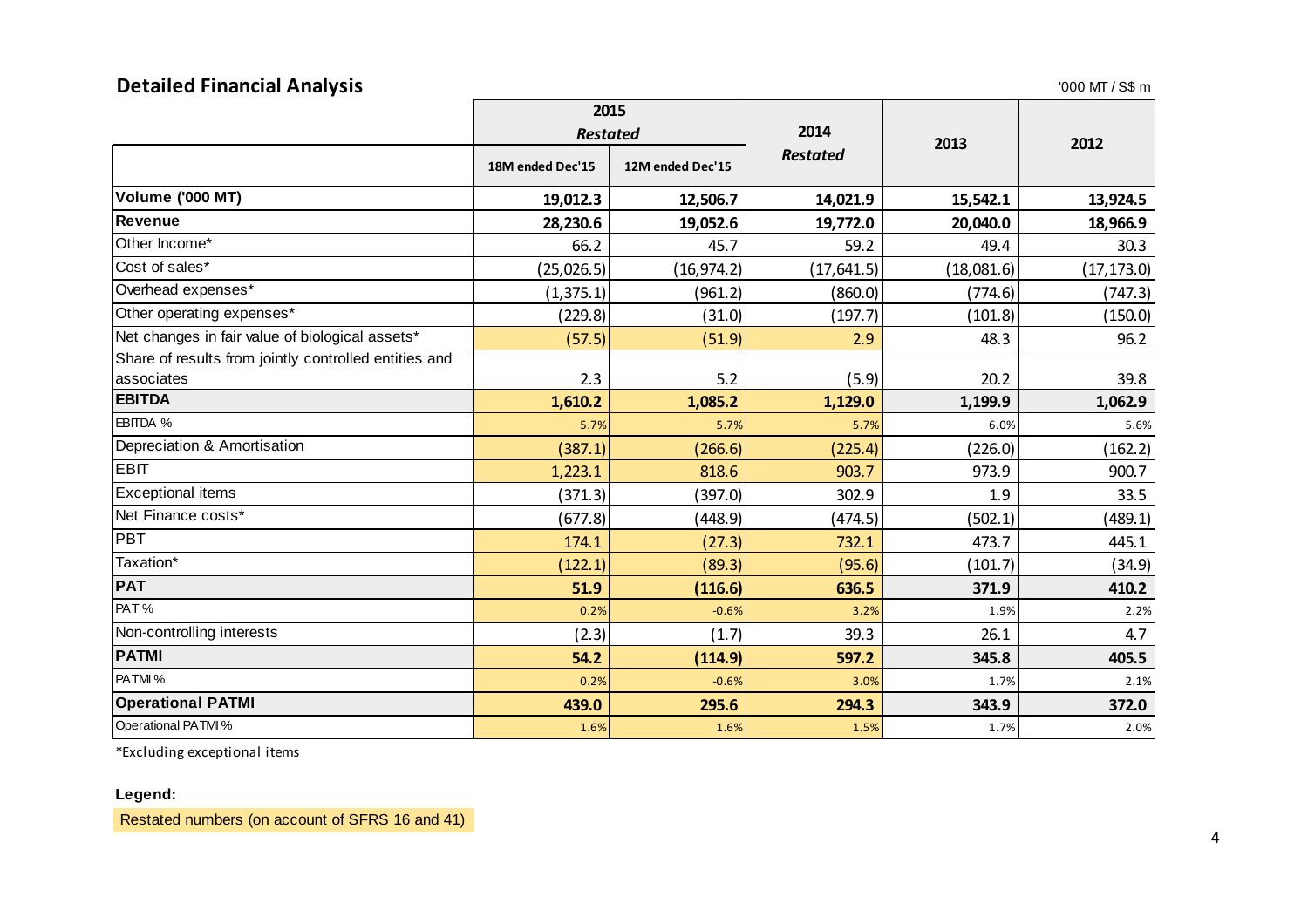# **Profit & Loss Statement** S\$ '000s

|                                                                     | 18M ended<br><b>Dec'15</b><br><b>Restated</b> | 6M ended<br>Dec'14<br><b>Restated</b> | 2013         | 2012           |
|---------------------------------------------------------------------|-----------------------------------------------|---------------------------------------|--------------|----------------|
| Sale of goods & services                                            | 28,230,586                                    | 9,178,009                             | 20,040,047   | 18,966,851     |
| Other Income                                                        | 142,237                                       | 60,924                                | 69,813       | 61,357         |
| Cost of goods sold                                                  | (25,045,117)                                  | (8,052,300)                           | (18,081,624) | (17, 173, 005) |
| Net (loss) / gain from changes in fair value                        |                                               |                                       |              |                |
| of biological assets                                                | (101,980)                                     | (5, 525)                              | 51,999       | 109,082        |
| Depreciation & Amortisation                                         | (387,058)                                     | (120, 423)                            | (226, 019)   | (162, 241)     |
| Other expenses                                                      | (1, 877, 463)                                 | (623, 962)                            | (895, 627)   | (898, 053)     |
| Finance income                                                      | 49,992                                        | 15,080                                | 21,470       | 19,445         |
| Finance costs                                                       | (835, 733)                                    | (243, 993)                            | (523, 542)   | (508, 517)     |
| Share of results from jointly controlled<br>entities and associates | 2,285                                         | (2,958)                               | 20,208       | 39,828         |
|                                                                     |                                               |                                       |              |                |
| <b>Profit before taxation</b>                                       | 177,749                                       | 204,852                               | 476,725      | 454,747        |
| Income tax expense                                                  | (125,808)                                     | (36, 298)                             | (104, 835)   | (44, 556)      |
| Profit for the period                                               | 51,941                                        | 168,554                               | 371,890      | 410,191        |
| Attributable to:                                                    |                                               |                                       |              |                |
| Owners of the Company                                               | 54,193                                        | 169,090                               | 345,819      | 405,504        |
| Non-controlling interests                                           | (2, 252)                                      | (536)                                 | 26,071       | 4,687          |
|                                                                     | 51,941                                        | 168,554                               | 371,890      | 410,191        |

### **Legend:**